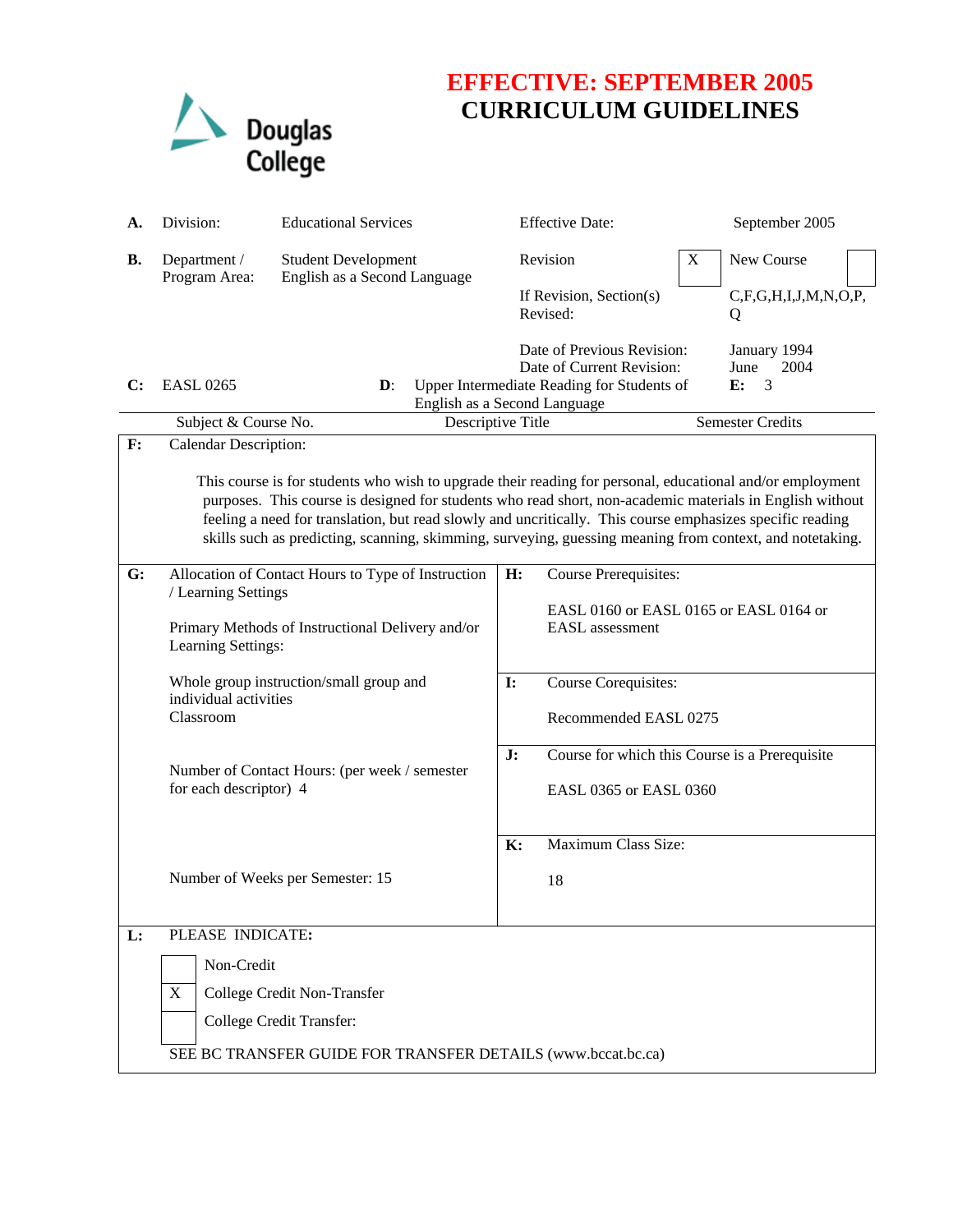| M: | Course Objectives / Learning Outcomes |                                                                                                                                                 |  |  |  |  |
|----|---------------------------------------|-------------------------------------------------------------------------------------------------------------------------------------------------|--|--|--|--|
|    | <b>Overall Objectives</b>             |                                                                                                                                                 |  |  |  |  |
|    |                                       | Extend fluency and confidence in reading for a range of personal and academic and employment purposes                                           |  |  |  |  |
|    | <b>Specific Objectives</b>            |                                                                                                                                                 |  |  |  |  |
|    | 1.                                    | Read and understand stories and short, authentic reading materials on relevant and practical                                                    |  |  |  |  |
|    |                                       | topics to obtain and record information, learn about ideas and issues, and expand vocabulary                                                    |  |  |  |  |
|    | 2.                                    | Use strategies to learn academic material                                                                                                       |  |  |  |  |
|    | 3.                                    | Listen and speak to prepare for, support, and extend reading skills                                                                             |  |  |  |  |
|    | 4.                                    | Write with a specified level of accuracy to extend reading skills                                                                               |  |  |  |  |
|    | 5.                                    | Participate effectively in a college classroom                                                                                                  |  |  |  |  |
|    | 6.                                    | Assess progress                                                                                                                                 |  |  |  |  |
| N: | <b>Course Content</b>                 |                                                                                                                                                 |  |  |  |  |
|    | <b>Reading Skills</b>                 |                                                                                                                                                 |  |  |  |  |
|    | 1.                                    | To follow the ideas and information in readings                                                                                                 |  |  |  |  |
|    |                                       | Follow written instructions<br>$\mathbf{i}$                                                                                                     |  |  |  |  |
|    |                                       | Use pre-reading techniques to prepare for a reading task<br>$\mathbf{ii}$                                                                       |  |  |  |  |
|    |                                       | In expository texts, recognize purpose and/or issue, overall key idea, main ideas, and key<br>iii)                                              |  |  |  |  |
|    |                                       | details                                                                                                                                         |  |  |  |  |
|    |                                       | Follow organization of a text and paragraphs within a text<br>iv)                                                                               |  |  |  |  |
|    |                                       | Scan for specific information<br>V)<br>In opinion texts, identify author's opinions, reasons, and supporting details<br>vi)                     |  |  |  |  |
|    |                                       | Make inferences<br>vii)                                                                                                                         |  |  |  |  |
|    |                                       | Describe plot, major and minor characters, and setting in a short story or simplified novel<br>viii)                                            |  |  |  |  |
|    | 2.                                    | To determine meanings of unfamiliar words in course materials                                                                                   |  |  |  |  |
|    |                                       | Use an English-English dictionary<br>i)                                                                                                         |  |  |  |  |
|    |                                       | Use prefixes to determine meanings and suffixes to identify grammatical uses<br>$\mathbf{ii}$                                                   |  |  |  |  |
|    |                                       | Use several types of context clues, such as parts of speech, related words, and other<br>$\overline{iii}$ )                                     |  |  |  |  |
|    |                                       | sentence clues                                                                                                                                  |  |  |  |  |
|    | 3.                                    | To find materials in the library                                                                                                                |  |  |  |  |
|    |                                       | Use library resources (e.g. Canadian News disc) to locate assigned articles<br>$\mathbf{i}$                                                     |  |  |  |  |
|    | 4.                                    | To use study skills                                                                                                                             |  |  |  |  |
|    |                                       | Take notes, outline text, make margin annotations<br>$\mathbf{i}$                                                                               |  |  |  |  |
|    |                                       | $\mathbf{ii}$<br>Interpret visuals in text material<br>iii)<br>Prepare for tests (T/F, completion, matching, multiple choice, and short answer) |  |  |  |  |
|    |                                       | Learn content from text/class materials<br>iv)                                                                                                  |  |  |  |  |
|    | <u>Accuracy</u>                       |                                                                                                                                                 |  |  |  |  |
|    | 1.                                    | To self-monitor for accuracy                                                                                                                    |  |  |  |  |
|    |                                       | Use editing symbols<br>$\mathbf{i}$                                                                                                             |  |  |  |  |
|    |                                       | $\rm ii)$<br>Apply knowledge of parts of speech, sentence elements, specified sentence types, and                                               |  |  |  |  |
|    |                                       | mechanics                                                                                                                                       |  |  |  |  |
|    | 2.                                    | To identify and work on as need arises                                                                                                          |  |  |  |  |
|    |                                       | All accuracy items from the 100 level<br>a)                                                                                                     |  |  |  |  |
|    |                                       | Tenses, modals, time markers (including prepositions)<br>b)                                                                                     |  |  |  |  |
|    |                                       | Simple, compound, and complex sentences (with adverb clauses).<br>c)                                                                            |  |  |  |  |
|    |                                       | Pronoun and verb tense shifts<br>$\rm d$                                                                                                        |  |  |  |  |
|    |                                       | Frequently-used count and non-count nouns, number, simple rules for<br>e)<br>articles/determiners                                               |  |  |  |  |
|    | <b>Classroom Skills</b>               |                                                                                                                                                 |  |  |  |  |
|    | 1.                                    | To take responsibility for the following:                                                                                                       |  |  |  |  |
|    |                                       | attendance and punctuality<br>f)                                                                                                                |  |  |  |  |
|    |                                       | class work and assignments<br>g)                                                                                                                |  |  |  |  |
|    |                                       | participation and teamwork<br>h)                                                                                                                |  |  |  |  |